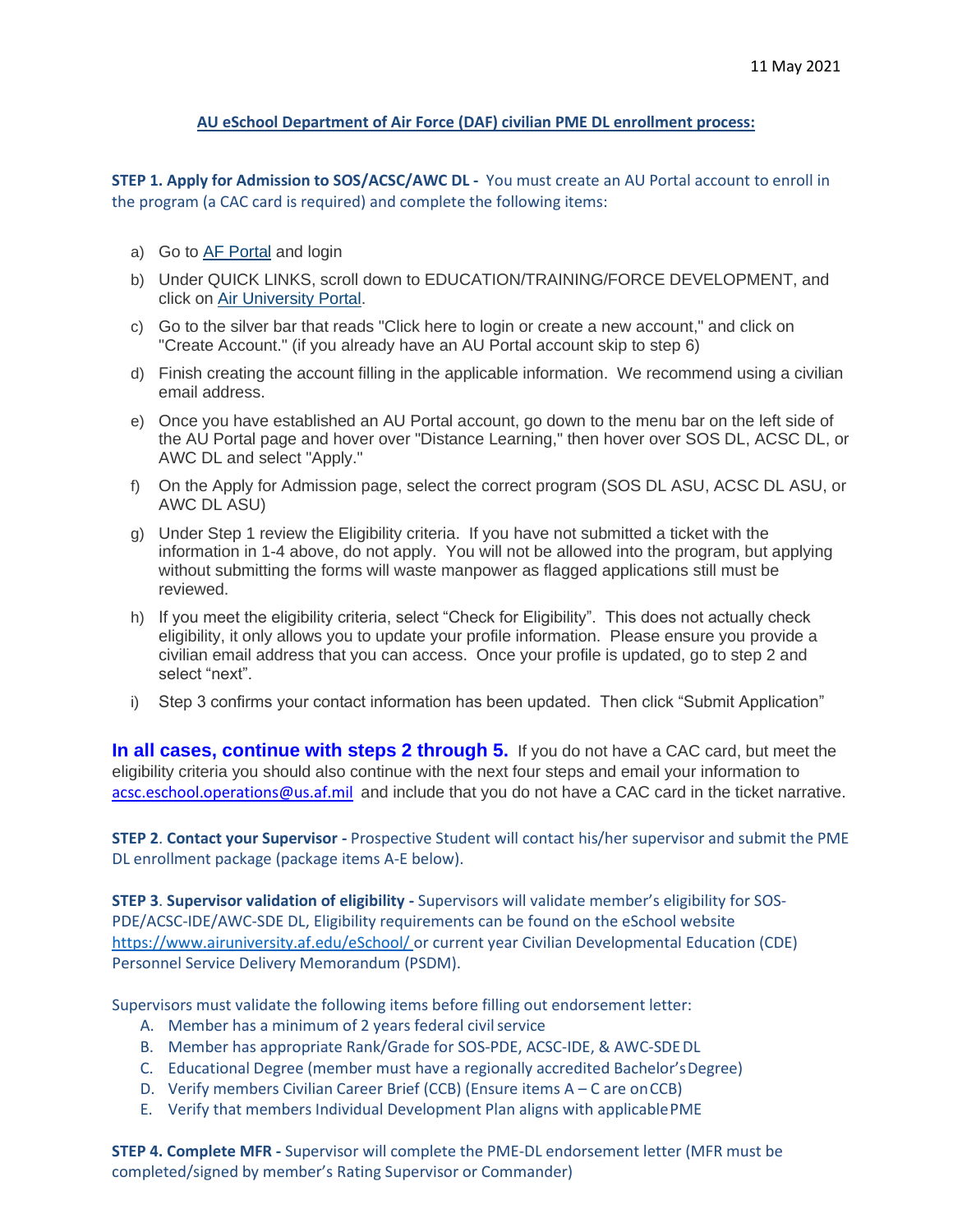## **STEP 5. Email information -** Member must email the following to [acsc.eschool.operations@us.af.mil](mailto:acsc.eschool.operations@us.af.mil)

- A. Signed endorsement letter
- B. Prospective Student's CCB

#### **STEP 6**. **Acceptance emails**

A. Your application from step 1 will need to be reviewed and matched to the documents submitted in the help ticket in step 5. Please allow 7-10 duty days to process your application. You should receive an email notifying you of your status. If the email confirms you are admitted to the program, then expect another email fro[m noreply-ulis@asu.edu](mailto:noreply-ulis@asu.edu) within 2 business days to initiate the onboarding into the applicable PME DL program.

*NOTE 1:* This enrollment process does not apply to OLMP enrollment (DAF civilians must apply through MyPers for OLMP PME-DL enrollment, see CY CDE PSDM for OLMP enrollment details/timelines)

*NOTE 2:* Member's CCB educational level source must be "Verified" not "Self Certified" (Contact local CPO for CCB transcript/degree validation)

If Prospective Students or Supervisors have any questions on the eSchool of Graduate PME-DL civilian enrollment process please contact AU eSchool DLO/CAA (DSN: 94-493-4753 Comm: 334-953-4753)